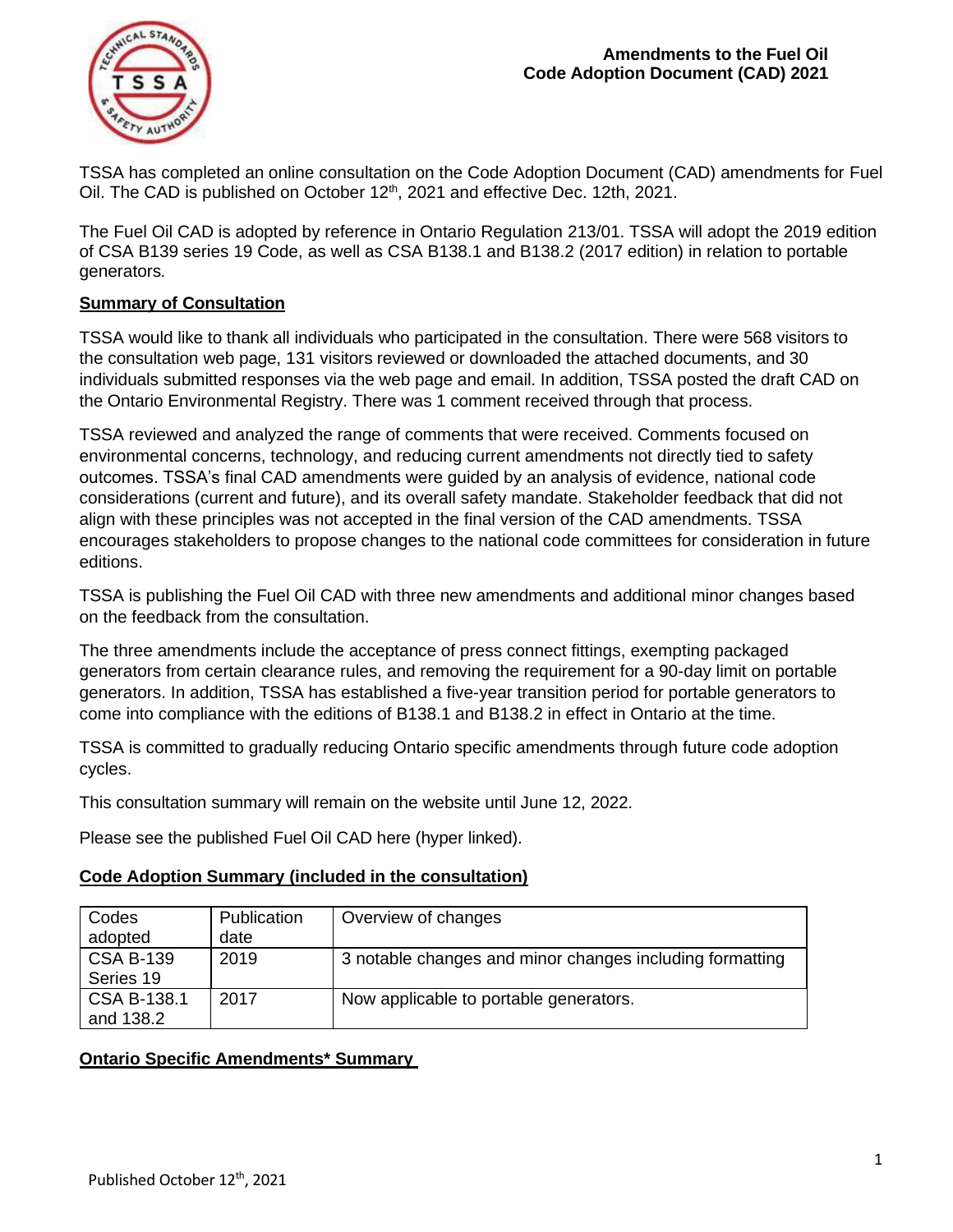

In this version of the CAD TSSA has removed 29 of the 55 existing Ontario specific amendments in the Fuel Oil CAD and has added 3 requirements for a net reduction of 26 clauses. In total 29 Ontario specific changes will continue to be enforced. Below is the change log.

| CAD                       | <b>Existing Ontario Specific</b> | New Ontario specific   |
|---------------------------|----------------------------------|------------------------|
|                           | amendments                       | amendments             |
| 2018 Version              | 55                               | 3 new Ontario Specific |
| 2021 Version <sup>1</sup> | 29                               | amendments.            |
| Net change <sup>2</sup>   | -26                              |                        |

\*Ontario specific amendment is defined as any addition or deletion of rules and/or requirements from the national codes that are unique to Ontario.

Added (\*Sections here refer to sections of the 2021 version of the Fuel Oil CAD):

- Clause 1.1.8 –allows the use of certified press connect piping.
- Clause 1.2.1 allows for the application of CSA B138.1 and 138.2 (2017) to portable generators
- Clause 1.2.5 allows for packaged generators to be exempt from the 1m clearance rule for its exhaust.

Removed (\*Sections here refer to sections of the 2018 version of the Fuel Oil CAD)

- 1. **Section 1.1.1 –** Ontario amendments to Clause 2.1. of CSA B139.1.0
- 2. **Section 1.1.8 –** Ontario amendments to Clause 5.1.2. of CSA B139.1.0
- 3. **Section 1.1.10 –** Ontario amendments to Clause 5.2.2. of CSA B139.1.0
- 4. **Section 1.1.11**  Ontario amendments to Clause 5.4.4.1. of CSA B139.1.0
- 5. **Section 1.1.13 –** Ontario amendments to Clause 6.1.2. of CSA B139.1.0
- 6. **Section 1.1.18** Ontario amendments to Clause 8.8. of CSA B139.1.0
- 7. **Section 1.1.19**  Ontario amendments to Clause 9.3.4.2. of CSA B139.1.0
- 8. **Section 1.1.20** Ontario amendments to Clause 9.6.4. of CSA B139.1.0
- 9. **Section 1.1.21** Ontario amendments to Clause 9.7.1.3.(b) of CSA B139.1.0
- 10. **Section 1.1.22** Ontario amendments to Clause 9.7.1.10. of CSA B139.1.0
- 11. **Section 1.1.23** Ontario amendments to Clause 9.7.1.14. of CSA B139.1.0
- 12. **Section 1.1.24** Ontario amendments to Clause 9.7.4.6.(c) of CSA B139.1.0
- 13. **Section 1.1.25** Ontario amendments to Clause 10.1.1. of CSA B139.1.0
- 14. **Section 1.1.27** Ontario amendments to Clause 10.5.1.1. of CSA B139.1.0
- 15. **Section 1.1.30** Ontario amendments to Clause 12.1. of CSA B139.1.0
- 16. **Section 1.1.31** Ontario amendments to Clause 12.8.3.1. of CSA B139.1.0
- 17. **Section 1.1.32** Ontario amendments to Table 11(a) of CSA B139.1.0
- 18. **Section 1.1.33** Ontario amendments to Clause 13.3.5.3. of CSA B139.1.0
- 19. **Section 1.1.34** Ontario amendments to Clause 13.4.2. of CSA B139.1.0
- 20. **Section 1.2.1** Ontario amendments to Clause 1.1. of CSA B139.1.1
- 21. **Section 1.2.2** Ontario amendments to Clause 4.1.1. of CSA B139.1.1
- 22. **Section 1.2.3** Ontario amendments to Clause 4.3. of CSA B139.1.1

<sup>&</sup>lt;sup>1</sup> This number is the net between provisions that have been removed and new provisions that have been added in 2021 CAD. <sup>2</sup> Net changes refers to the difference between 2018 and 2021 CAD.